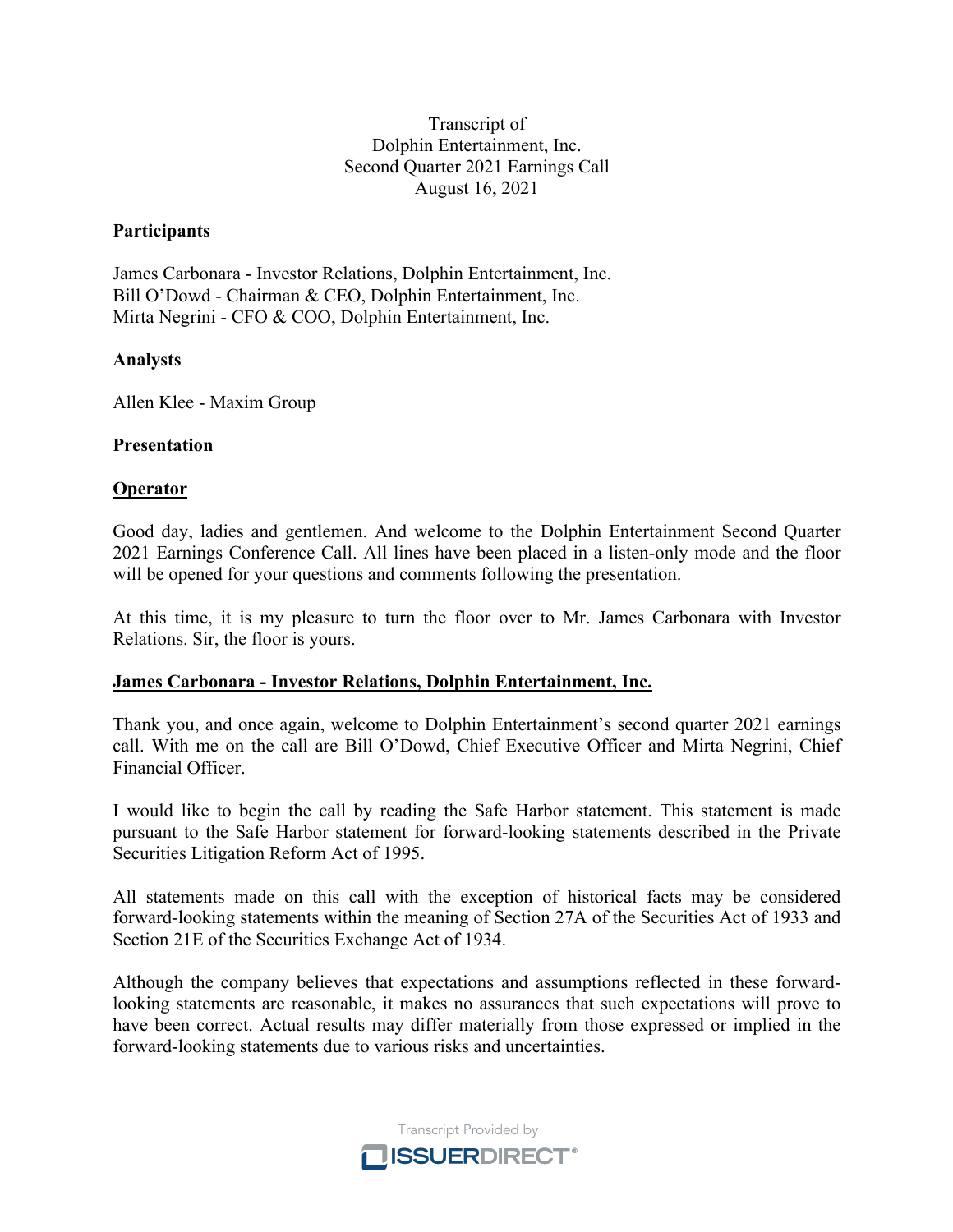For a discussion of such risk factors and uncertainties, which could cause actual results to differ from those expressed or implied in the forward-looking statements, please see risk factors detailed in the company's Annual Report on Form 10-K, contained in subsequent filed reports on Form 10-Q, as well as in other reports that the company files from time-to-time with the Securities and Exchange Commission.

Any forward-looking statements included in this earnings call are made only as of the date of this call. We do not undertake any obligation to update or supplement any forward-looking statements to reflect subsequent knowledge, events or circumstances.

Now, I would like to turn the call over to Bill O'Dowd, Chief Executive Officer of Dolphin Entertainment. Bill, please proceed.

# **Bill O'Dowd - Chairman & CEO, Dolphin Entertainment, Inc.**

Thanks, James and hi, everyone. Good afternoon. And thank you for joining us today. Now James has asked me to follow our traditional format where I start by discussing our financials at a high level and then speak about Dolphin 1.0 in the second quarter, and then move to our recent launch of Dolphin 2.0 and announcements regarding NFTs.

But James, hold on to your seat, brother, because I'm going to break from format. This, I realize, may be unconventional. But, I would like to first pay tribute to those who have been following Dolphin since before March 23<sup>rd</sup> of this year. I think everyone knows that date. The one when we made our first Dolphin 2.0 announcement in NFTs and the trading in our stock went nuclear.

No, I want to speak to those who have been with us even before January of this year when we made our last acquisition. Yes, I want to speak to the OG stakeholders and investors, some of whom have followed us since we first spoke of our dream of building an entertainment marketing Super Group at LD Micro in December 2016, when we were an OTC stock and had not even brought 42West into the family.

And I want to speak to those who I met the following year during our Roadshow prior to our uplisting on the NASDAQ in December 2017. Yes, those are the people I want to speak to right now -- to James Carbonara of Hayden IR, who was the first addition to the team after deciding to take Dolphin public in the summer of 2016, and who arranged for that first speaking engagement at LD Micro, I should add.

To John Shaw, Jason Sardo and Keith Goodman of Maxim, who helped us achieve the uplisting to NASDAQ, and have been with us every step of the way since, to Josh Scheinfeld and all of my friends at Lincoln Park, to Tim Johnson at Bard, to Marvin Shanken (Go Canes), to our directors, especially the original independent directors Mike Espensen, Nick Stanham, and Nelson Famadas, who have seen the entire journey, to Mirta Negrini, our CFO who has also been with us since before we were public.

And to all of our CEOs and former private company owners, Amanda, Lois, Charlie, Dave, Marilyn, Ali and Dean, who each share the belief that we are stronger together than any of us

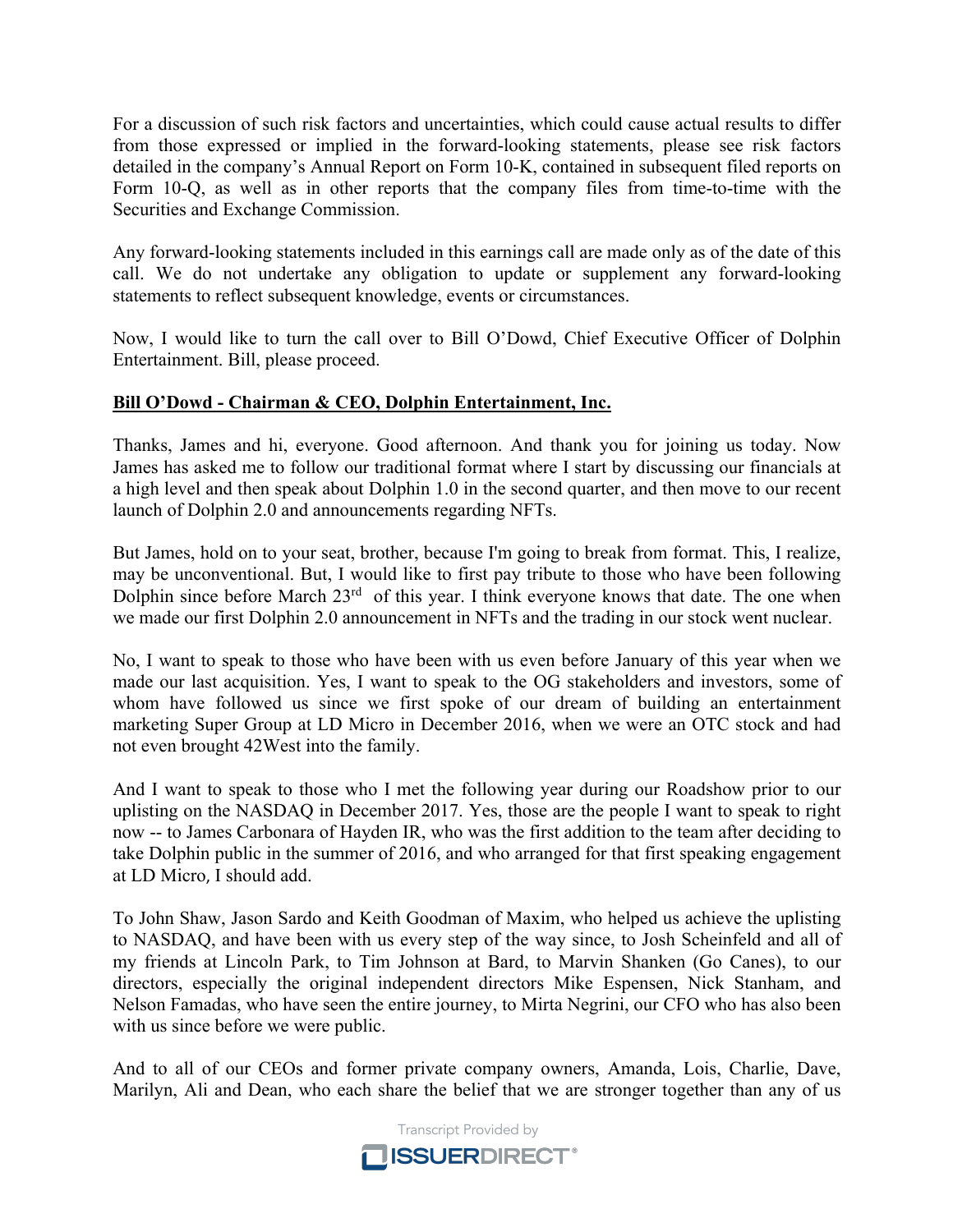would be alone, and to their senior management teams who care so much about the work they do on behalf of our clients.

And to all of the over 160 Dolphins working with us today. I want to talk to them and all the others like them, those who believed and continue to believe in what we're building here at Dolphin. And so in speaking to all of you, I'm going to be inspired by many of our musician clients and dedicate this song, this earnings call, you know who you are and this earnings call is for you.

So here we go. From a financial perspective, we have reached several significant milestones this quarter. Looking at the P&L, we have set a new record with \$8.6 million in revenues. Please note that this follows Q1, which set a then record of \$7.2 million in revenues. That is 20% sequential growth from the previous record holding quarter. And as you might expect, it is significant growth from last year's Q2 revenues of \$5.2 million, 66% growth to be exact.

Next, looking at our operating income, this is another huge milestone. Since we uplisted to NASDAQ in December of 2017, it's positive for the first time even when including the non-cash expenses, depreciation and amortization. Yes, positive operating income from a microcap entertainment company, even including the D&A expenses from our acquisitions.

From a P&L perspective, that is how we measure ourselves. And so this is a big moment for our company. Now sure, it's fun to report those numbers in the P&L. But for my money, the real story is the balance sheet. As we took on debt to assemble the Super Group, many saw this is our biggest weakness, as our Achilles heel. At first they doubted we could add other private companies into our group. When that started happening with the Door only six months after we joined NASDAQ, they then switch the story and said we wouldn't make it to the point where we could pay off those debts. Actually, they didn't just say it, they proclaimed it. Everyone's entitled to their opinion, of course. And we respect that. But many of those opinions were stated as conclusions, as facts. They were absolutely certain this day would never come.

Well …

Let's recap where we are then, shall we? In little more than three years since our uplisting, to pull our version of LeBron James maybe, we have acquired not one, not two, not three, not four, but five additional companies to join 42West.

I guess other market leading companies did want to join and create a Super Group after all, who knew? And even doing all of that, from a peak working capital deficit of just under \$16 million, one and a half short years ago and even after bringing in six companies, we're now reporting the first working capital surplus in Dolphin history at \$1.25 million. And since we're a cash positive micro-cap company, we expect this surplus will only continue to grow.

Why is that so important to us? Because that working capital surplus will give us strength on our balance sheet for the next set of acquisitions in 2.0 Investments? For acquisitions on the same terms of any of the six we've already done, for example, we would be able to pay the cash component for any of them from cash currently on our balance sheet.

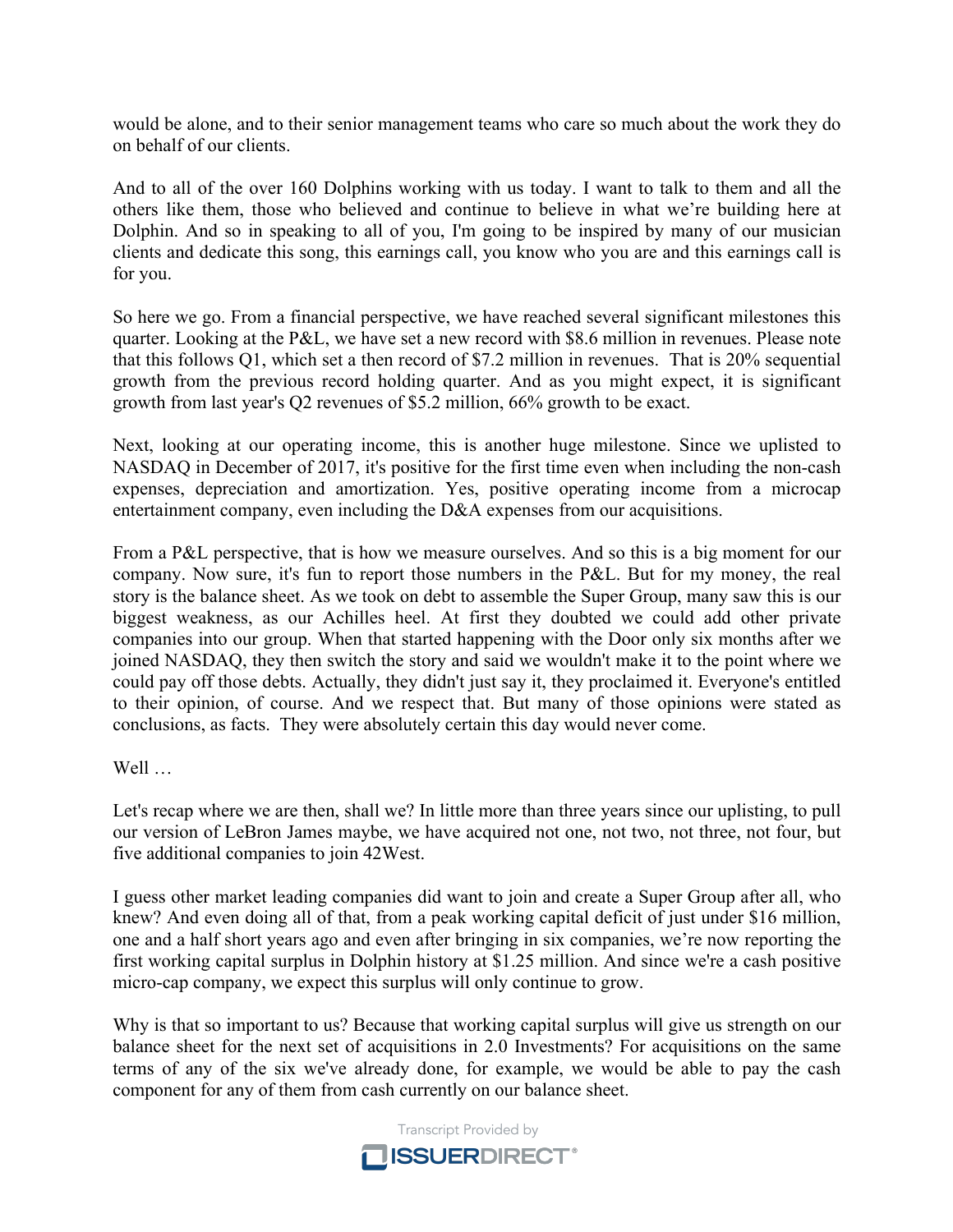Obviously, we had not been in this position previously. So this is another huge milestone for us. And speaking of cash, we now have \$9.3 million of unrestricted cash, which is more than all remaining debt.

Yes, all debt, including long-term debt, and including the remaining \$2 million in PPP loans, which we expect to be fully forgiven and which of course will only improve our working capital surplus.

And last but not least, remember all those puts from any of the acquisitions dating back to 2017 totaling \$11 million. Yes, those have been paid in full. Thank you very much, completely off our balance sheet. None left. Not \$1, nada, Zippo. So our balance sheet, what was stated to be a weakness by those who couldn't see beyond it to what we were building. Yes, our balance sheet today, one and a half years later, can only be fairly described as possibly our biggest strength when compared to our micro-cap peers. And let me tell you, that feels so good, so, so, so very good.

All right. Now we can stop giving James a heart attack and I'll go back to his script instead of mine. Let me give you some updates on our Super Group, the companies that are making those great numbers happen.

During the second quarter, 42West was involved in various capacities with 13 films that earned a total of 32 Academy Award nominations and won six Oscars. This past Friday, as movies are slowly coming back to theaters, 42West handled *Respect*, MGM's biographical drama film based on the life of Aretha Franklin. And, looking ahead, upcoming promotional campaigns include some doozies, including Universal Pictures film adaptation of six times Tony Award winning musical *Dear Evan Hansen*, coming in September, MGM's highly anticipated latest installment in the *James Bond* franchise, coming in October, as well as Paramount's *Top Gun 2* starring our very own client, Tom Cruise, coming in November. So we've got major releases coming out one after the other through the fall.

Turning to music. Shore Fire Media had a terrific second quarter, really, really great. Let's spend a little extra time on Shore Fire because Marilyn and the team are truly firing on all cylinders. I'll start with a special shout out to Shore Fire Media clients, Carole King and Todd Rundgren, who are being inducted into the Rock & Roll Hall of Fame. Awesome. And although the return of a full touring calendar is very much a moving target these days, Shore Fire worked with Day One client Bruce Springsteen for his return to Broadway with the summer run at the St. James Theatre, as well as long time clients, Hall & Oates and the Dave Matthews Band, to promote live performances.

But it's not just the artists. Shore Fire represents many businesses from all facets of the music industry, including OneOf, the digital company from Quincy Jones, and Lyte, the ticket reselling platform, among many others. Finally, it should be pointed out that Shore Fire's work with musicians and authors and influencers has attracted a lot of attention and allowed for the growth of a very nice roster of non-musician clients, including former athletes, Shawn Johnson East, excuse me, and Chris Bosh, Go Heat!!!

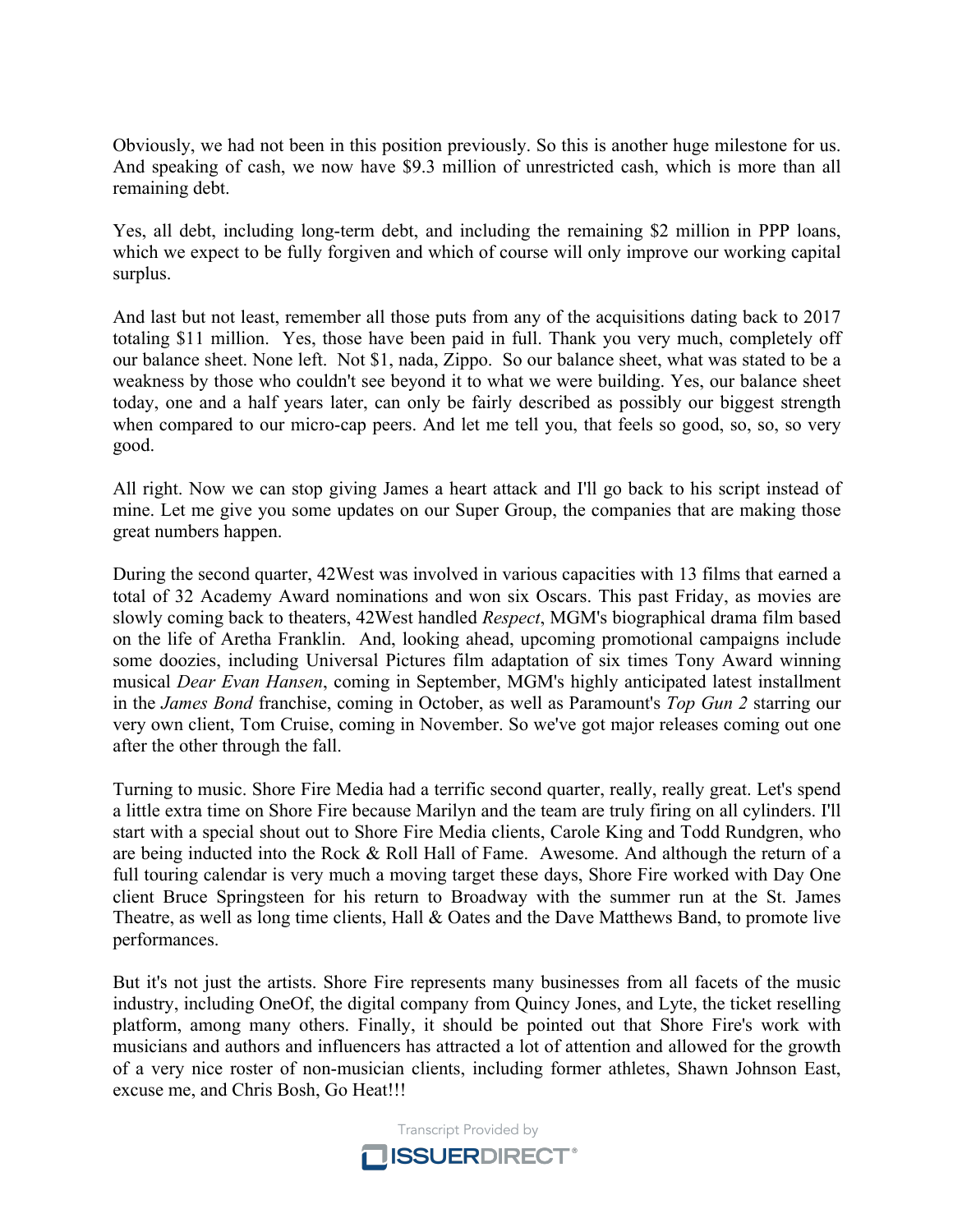Shifting to consumer and hospitality, The Door welcomed iconic ice cream brand, Häagen-Dazs and beloved European baby food brand, Holle, and led campaigns for the Dominic Hotel, Jefferson's Ocean Bourbon and Virgin Hotels in New Orleans. Also, Charlie and Lois of The Door have taken a leadership position for us in these early months of the NFT business, guiding our launches and developing processes to onboard more large scale campaigns, which we'll highlight soon. But I wanted to take a moment to thank them for all of their hard work in this space.

As for video production, Viewpoint, again also had an exceptional quarter producing a wide range of videos, everything from traditional network and entertainment clients, CNN, National Geographic, Viacom and HBO Max, to the rapidly growing consumer product and brand video work done for clients, including PayPal, Biogen and AAA.

And on a personal level, this is a company that cares deeply about charitable opportunities and making a positive impact in the world. So I'd like to highlight Viewpoint's work with The Door to develop strategy and digital content for Leary Firefighters Foundation's International Firefighters' Day broadcast event, which recognizes firefighters and launched the Foundation's virtual training video series with the largest fire training exercise in New York City.

And finally moving to influencer marketing, Be Social was another company that had a fantastic quarter, really executing across both the brand campaign side and the influencer talent management sides of the business. This is what can happen when you've got a young, exciting market leader in such a growing market.

And I honestly think some may be sleeping on this aspect of our company. It was on this earnings call last year that I tried my best to express our great enthusiasm for adding Be Social to our Super Group, explaining that influencer marketing and PR are the twin pillars of earned media, with influencer campaigns representing tremendous growth in our industry. Well, eMarketer and Business Insider recently inaugurated their forecast for this industry with an expectation of 33.6% year-over-year growth to \$3.69 billion in influencer marketing spend in the U.S. in 2021, which is \$1 billion more than 2020.

Furthermore, their forecast for both 2022 and 2023 also showed double-digit growth with total influencer marketing spend nearing \$5 billion in the U.S. in 2023. We very much wanted to be in this space, and we have a gem of a company with Be Social. Their skill set is an advantage for our Super Group, and we'll be sure to leverage it to the fullest extent possible with our 2.0 initiatives.

Speaking of which, let's talk about Dolphin 2.0. As a recap for anyone new on the call or to the Dolphin story, we define the work of our Super Group under Dolphin 1.0 as the very best at marketing pop culture, and we define what we call Dolphin 2.0 as using pop culture to market, specifically marketing assets that we own. Simply put, we are looking to own assets for which our marketing companies have a particular expertise and therefore, which will give us the best chances for success. We want to own what we know we can market better than anybody else.

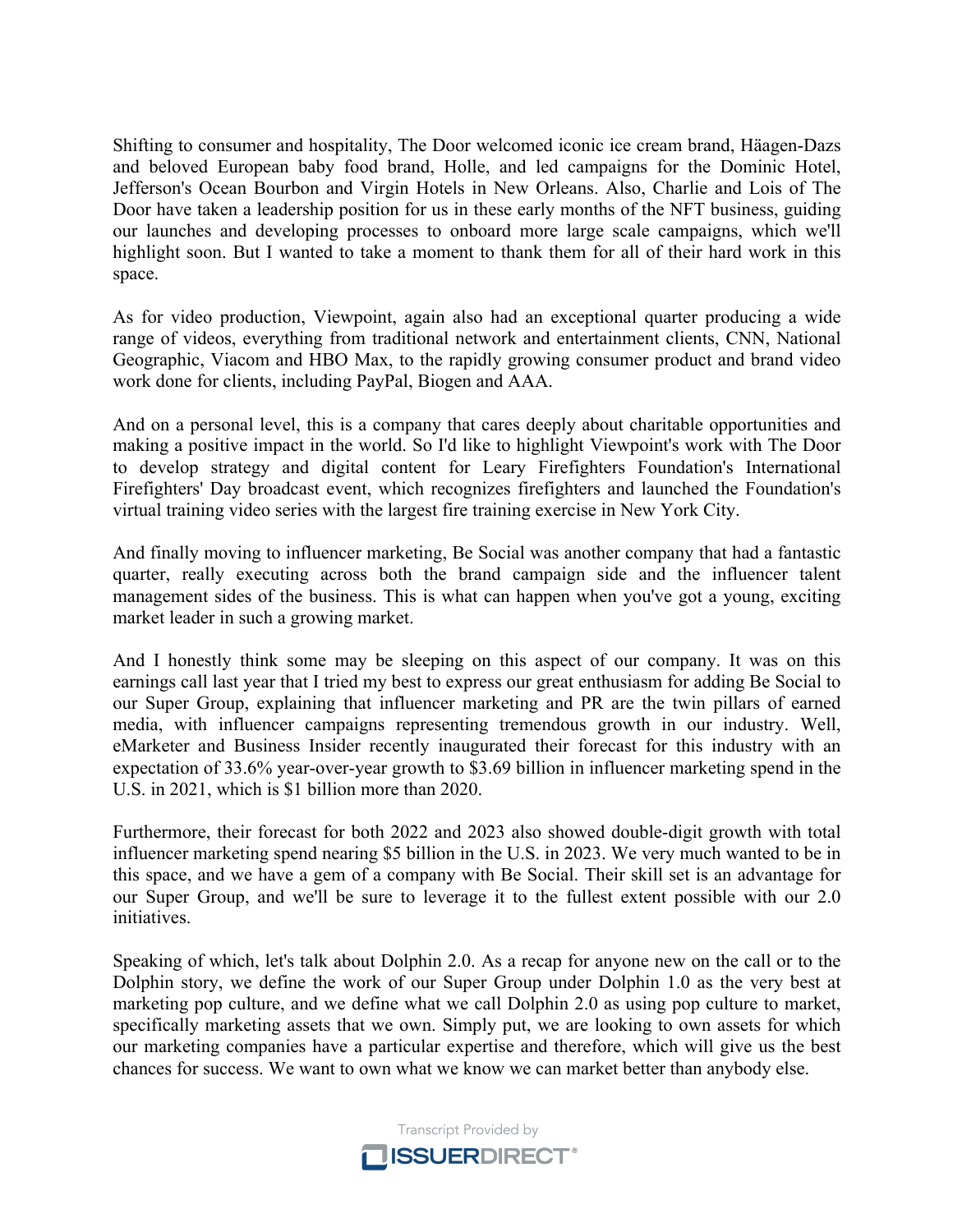So, what would those categories be? There are three, entertainment content, live events and consumer products. And we also talked about a fourth category wherein we take equity stakes in other people's companies that have entertainment content, live events or consumer products. Those then are the buckets or categories we talked about when we talked about Dolphin 2.0.

We used the first three years of our public company's existence to build scale and reach across all of pop culture by assembling our Super Group of marketing companies that we think are the very best at what they do in marketing film, television, music, culinary, hospitality, video games, eSports, consumer products, et cetera.

I think after the 1.0 summary I just gave, it would be very difficult for anyone to say that we don't have the best-in-class subsidiaries across all of these verticals. The rest of our lifetimes will now also include developing, producing and purchasing assets that we will own, giving us greater upside and success with these projects.

We previously announced our expectation that we will seek to have two initiatives from each of the four categories per year to guide to a cadence we feel we can achieve. The only exception to this pace will be that we will not start our live events investments until 2022 for obvious reasons.

As pretty much everyone on this call knows, we have previously announced our entrance into the NFT business, which was the first of our two consumer products announcements expected for this year. I can now also say that we've identified our first 2.0 content initiative and our first 2.0 equity stake initiative.

And while we had hoped to be able to speak about both of those initiatives on this earnings call, the timing of our partners dictates that we will probably need to wait until later in this quarter to be able to do so. Those initiatives will give us the first one in each of the three buckets for this year: content, consumer products and equity. And we are hard at work in selecting the second one in each of those three buckets for 2021.

And speaking of the NFT business. Many of you saw the partnership with FTX we announced. FTX's platform and technical skills with the blockchain were the final pieces in the puzzle we felt we needed to have to launch large scale collectible businesses with major partners. I don't think there's anyone on this call that hasn't heard of FTX, but just in case, they are a leading cryptocurrency exchange with over 1 million users and over \$10 billion of average trading volume per day.

Last month, they announced the largest raise in crypto exchange history, a \$900 million Series B round, valuing their company at \$18 billion. And to expand their visibility in the U.S., FTX saw sponsorship opportunities in the sports and eSports industries, which dovetail nicely with our NFT ambitions also in those industries.

Some of FTX's sponsorship highlights include their 19-year naming rights deal for FTX Arena, home of my beloved Miami Heat; their \$210 million 10-year sponsorship of TSM, labeled the most valuable team in eSports by Forbes, the largest sponsorship deal in eSports history; and their groundbreaking deal to become the official cryptocurrency exchange brand of Major

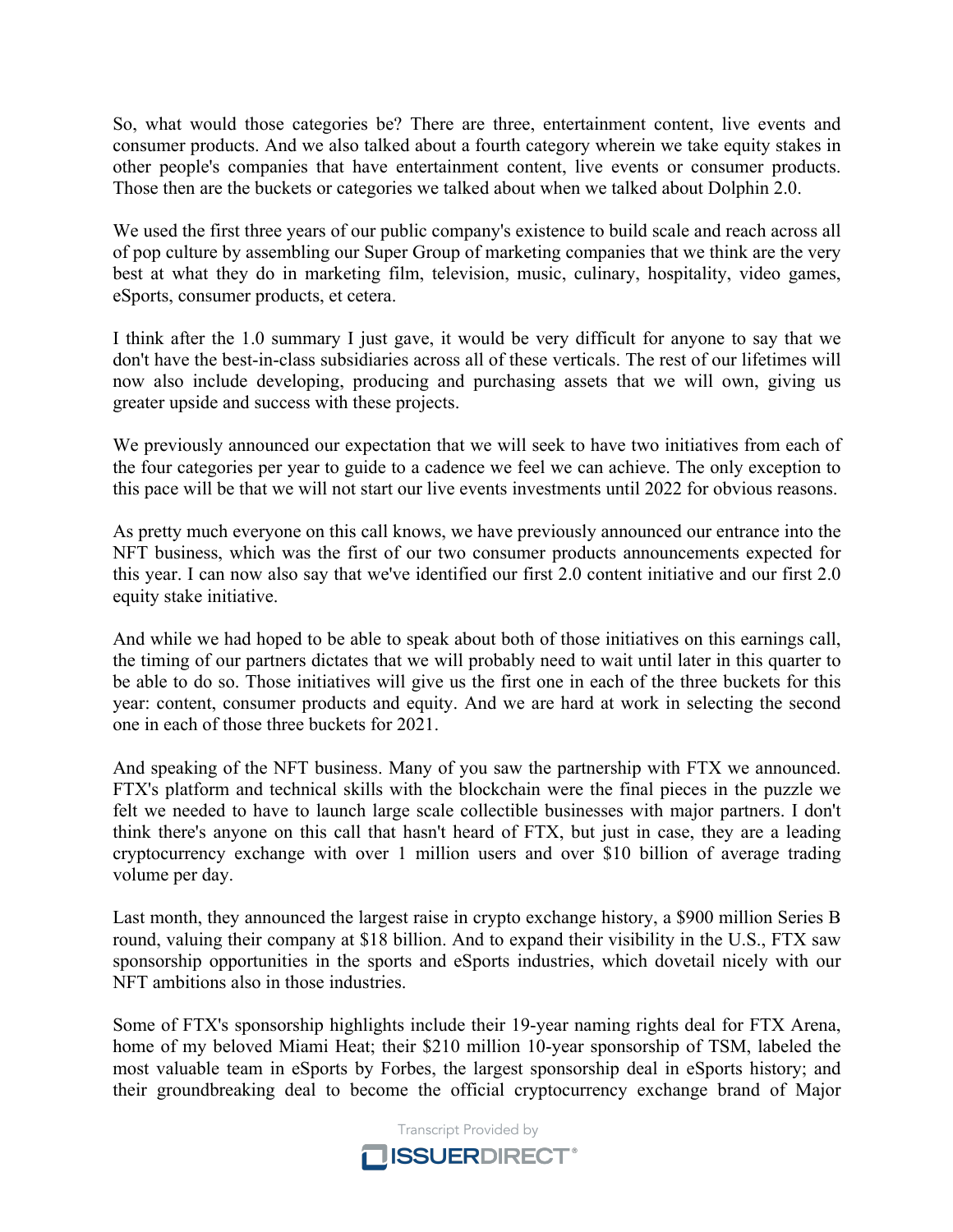League Baseball, the first such agreement with one of the major sports leagues in the United States.

So, in summary, we feel our goals and interests in the NFT space are aligned. Now Dolphin will develop and execute the creative branding, production and marketing of these programs, alongside FTX, who will use their crypto exchange services and technical development as the backbone of the marketplaces. Together, we will develop and program global NFT marketplaces targeting all of Dolphin's verticals, including the sports, film, television, music, gaming, eSports, culinary, lifestyle and charity industries.

We see the trading of NFTs as much more than just a list of digital products. We view our marketplace experiences as the future of fandom for internationally recognized brands and franchises in sports and entertainment. To achieve this vision, we need a seamless user experience, because buying NFTs today is the opposite of that. To put it nicely, to buy NFTs today on the Ethereum blockchain, it's clunky. We wanted to be able to have the wallet and the product all in one place.

We wanted to be able to allow the consumer to pay with crypto, credit card or traditional currency. We wanted to have the product available on wholly owned and programmed online destinations. We want to have the same product available for purchase directly in-app. And we also wanted to have actual customer support when necessary, all of which are enormous differentiating factors that FTX either provides now or can provide as we build larger and larger marketplaces, which we intend to do.

To put it simply, Dolphin and many, many others were waiting for the ability to sell NFTs using credit cards and for the elimination of gas fees that prohibit competitively pricing collectibles. There's simply no business rationale for selling products at \$10 or \$20 when it costs you \$100 in gas fees to upload those products for sale.

And by the way, when it would cost the consumer another \$100 to download the product after buying it. Those gas fees are why the NFT markets, primarily up until now, have been dominated by speculative assets like art because they can be priced at \$1,000 or more, where even \$100 in gas fees becomes just a fraction of the cost.

Now with FTX and the ability to take credit cards and the elimination of gas fees, we think for ourselves and honestly, for the major studios and record labels that have predominantly sat on the sidelines as well, waiting like we have been, when you can sell digital products for any price point, like \$25 or less if you want to, then you can create a true market, a true cross industry ecosystem and e-collectibles.

We like the state of the industry and we like our position and experience within it, given that our PR firms have marketed collectibles for virtually every major studio's consumer products division, as well as industry leaders like Funko and Mattel.

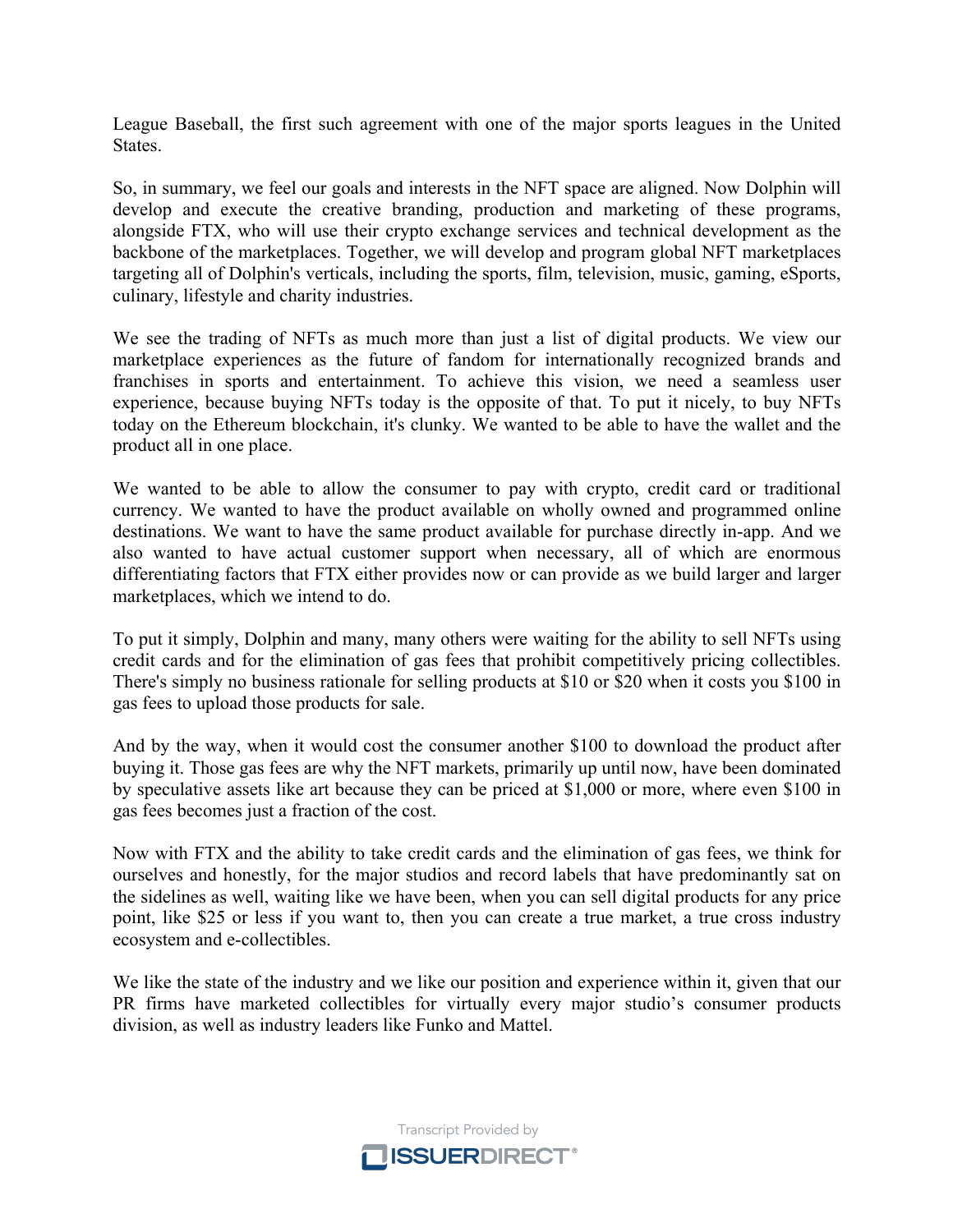We know how to market collectibles. And now, we can make our own and price them competitively. Let's see what happens over the next few months. We're certainly very excited for the possibilities.

And to remind everyone, NFTs only represent one of the Dolphin 2.0 initiatives we expect to announce this year. We believe each of these 2.0 initiatives, including NFTs, have the potential to be a major catalyst for our company. Dolphin 2.0, after having identified the first initiative in content and after identifying the first initiative in equity stakes, is gathering momentum and we can't wait to share more.

And did I mention that we have reported positive operating income on record revenues? Yes, I did, okay. That's good. And how about the fact that we have a working capital surplus with more cash on the books than all remaining debt, including both long-term and the PPP loans, which we expect to be forgiven? I already said that, too, okay, great.

I just want to make sure I didn't forget to mention that we are a profitable entertainment microcap company with a working capital surplus and more cash on our books than total debt before we even start Dolphin 2.0. Okay. I'm just glad I didn't forget to say that.

I'd like to finish my prepared remarks at the same point I started them by saying the most sincere thank you to everyone who had faith in us along our journey. We are far from reaching our fullest potential, and we know that.

But it's also important to celebrate successfully reaching milestones along the way. And I would say that record revenues, positive operating income and a working capital surplus are each absolutely a reason to celebrate.

So with that said, I'll now turn it over to Mirta.

# **Mirta Negrini - CFO & COO, Dolphin Entertainment, Inc.**

Thank you, Bill. And good afternoon, everyone. I will now discuss results for the quarter ended June 30, 2021. Revenue for the quarter ended June 30, 2021, was approximately \$8.6 million compared to approximately \$5.2 million in the quarter ended June 30, 2020.

Overall operating expenses for the second quarter of 2021 were approximately \$8.6 million compared to approximately \$5.4 million in the second quarter of 2020. Operating expenses are composed of direct costs, selling, general and administrative costs, depreciation and amortization, legal and professional fees, and payroll costs.

Direct costs for the second quarter of 2021 were \$833,511 compared to \$656,849 in the same period of the prior year. Selling, general and administrative expenses for the second quarter of 2021 were approximately \$1.2 million compared to \$978,527 in the second quarter of 2020.

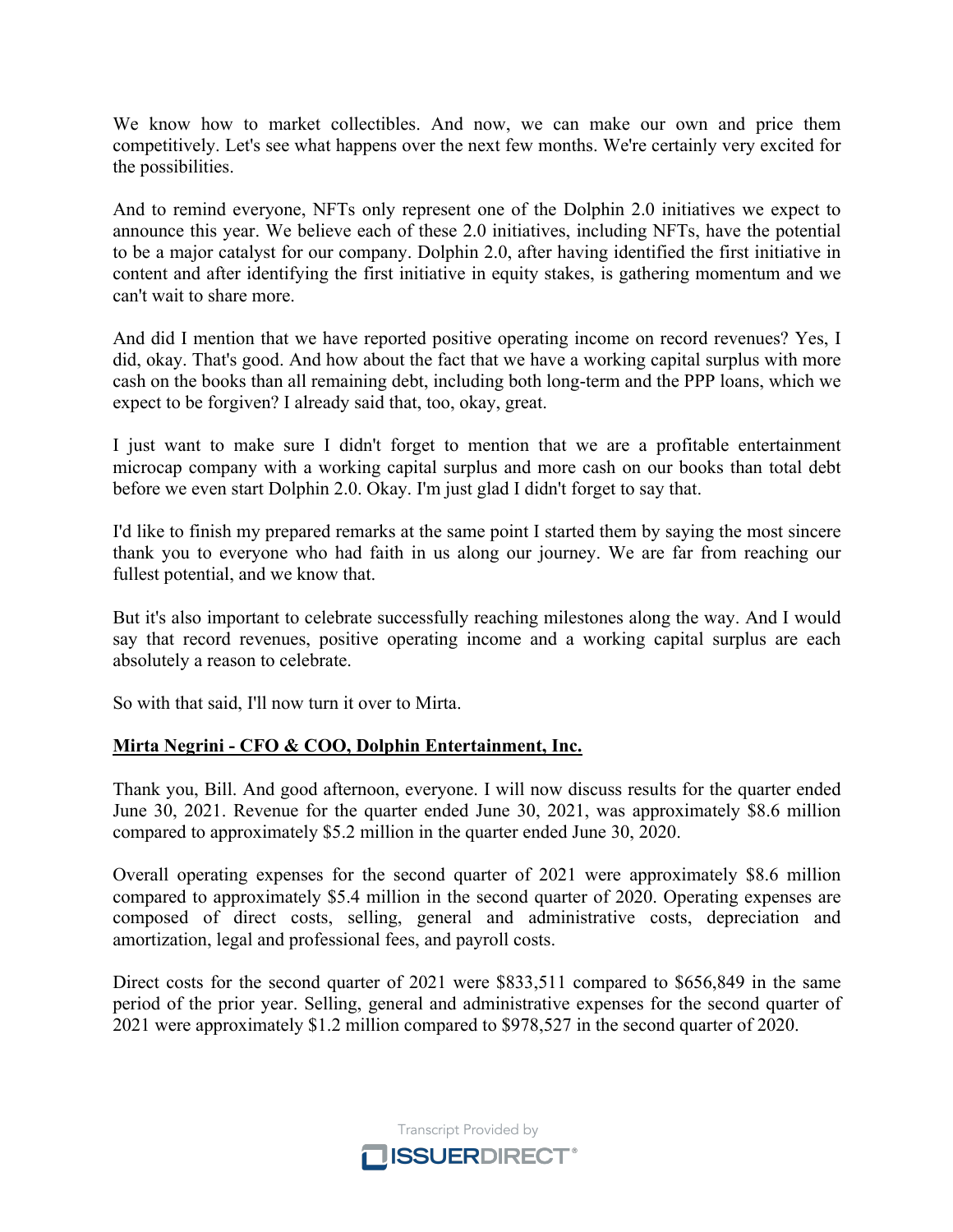Legal and professional fees were \$457,998 in the second quarter of 2021 compared to \$362,853 in the second quarter of 2020. Payroll costs were approximately \$5.6 million in the second quarter of 2021 as compared to approximately \$2.9 million in the second quarter of 2020.

Operating income for the quarter ended June 30, 2021, of \$56,293, included non-cash items from depreciation and amortization of \$478,270, as compared to an operating loss of \$179,038, which included non-cash items from depreciation and amortization of \$496,461 for the same period in the prior year.

Net income for the quarter ended June 30, 2021 of approximately \$1.3 million, included the benefit of approximately net \$1.0 million in non-cash items, primarily from a \$1.0 million gain on extinguishment of debt and positive changes in the fair value of derivative liabilities, warrants and contingent consideration of \$498,974, partially offset by depreciation and amortization of \$478,270.

This compares to a net loss of approximately \$2.9 million, which included non-cash items from depreciation and amortization of \$496,461, a negative change in fair value of derivative liabilities, warrants, put rights, and contingent consideration items in the amount of \$1.7 million and approximately \$0.9 million from the beneficial conversion feature of a certain convertible instruments for the three months ended June 30, 2020.

For the three months ended June 30, 2021, we have basic earnings per share of \$0.17 per share based on 7,664,000 weighted average shares outstanding and diluted earnings per share of \$0.13 per share based on 7,913,396 weighted average shares outstanding.

For the three months ended June 30, 2020, we had basic and diluted loss per share of \$0.62 per share based on 4,719,241 weighted average shares outstanding. Cash and cash equivalents were \$9.9 million as of June 30, 2021, compared to \$8.6 million as of December 31, 2020, including restricted cash of approximately \$0.7 million in each period.

That concludes my financial remarks. I will now ask the operator to open the phone line for Q&A. Operator, can you please poll for questions?

# **Operator**

Certainly, thank you. [Operator Instructions] We will go first to Allen Klee at Maxim Group. Your line is open, sir. Please go ahead.

**Q:** Thank you. And congratulations, this was really an impressive quarter. A couple of things on the financials to start. The sequential increase in revenue from the first quarter, where did that come from? And any thoughts on the sustainability of it? Thank you.

# **Bill O'Dowd - Chairman & CEO, Dolphin Entertainment, Inc.**

Sure. Allen, thank you. Yes, this is a nice call to be on. Well, I mean, we -- first, on the sustainability, we're excited about the fact that our revenues grew as they did without movies in

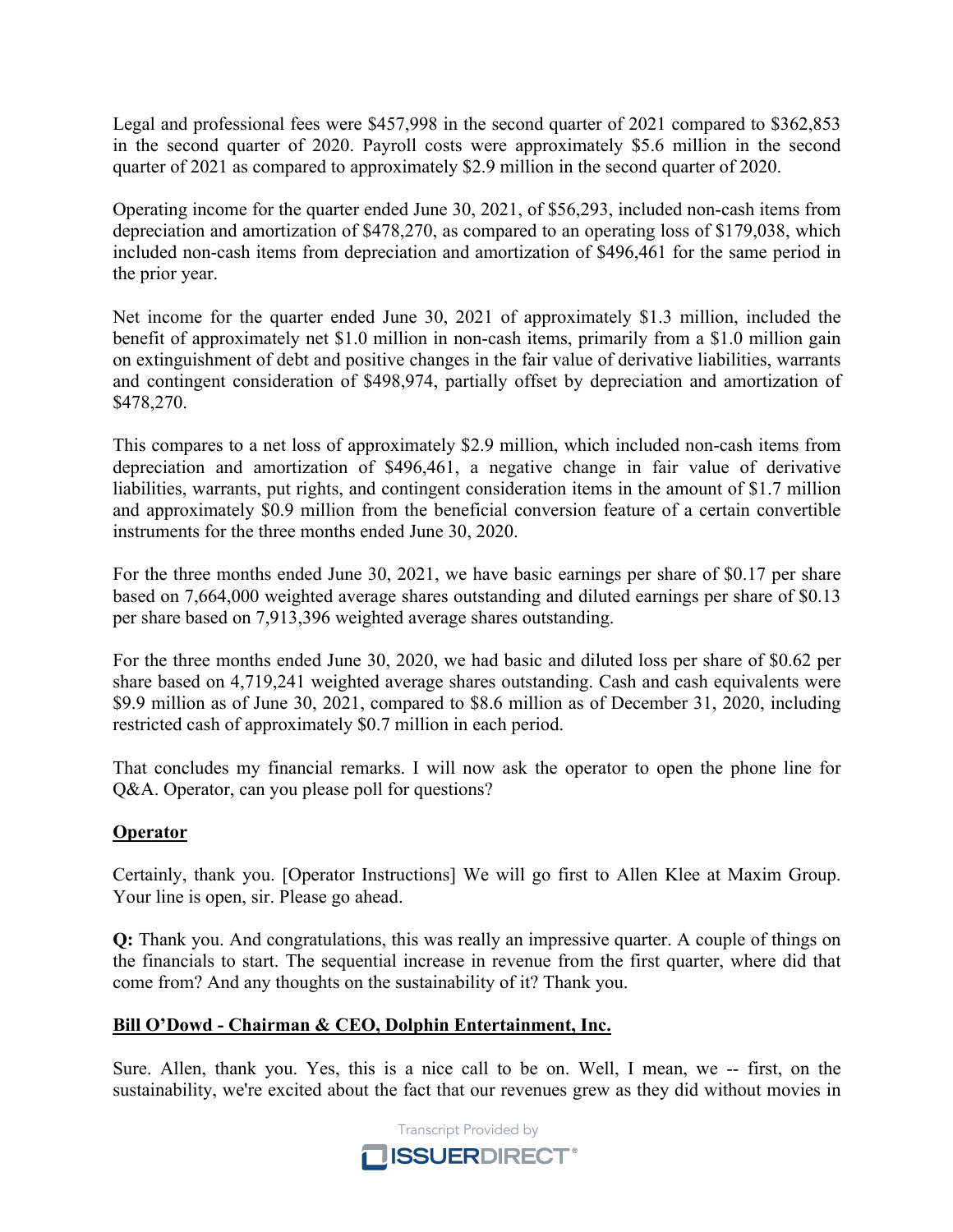theaters and without the restaurant business and without the live touring to a large degree, as we talked about on our last quarter.

So really, I want to give the credit, obviously, to each of the subs because this is where having market leaders in their respective fields makes a difference, they're growing even without certain recovery catalysts. And I think it was a little surprising to many -- the growth we did experience from the first quarter.

I think with Q3 and through the end of this year, I am feeling that we certainly don't see anything that -- there is no one time revenue or event that occurred or something that would -- it was just organic growth. And we anticipate -- we don't see any reason why it can't continue.

And I am not saying though that I think certain of those recovery categories will come back this year. As of right now, at least, as I stated in the prepared remarks, I don't think we are confident. I do not think we are confident in the music business right now, but we're hopeful.

And the restaurants, we're also waiting and seeing. So obviously, that only bodes well for 2022 because I don't think any of us think it will go beyond that. So that's just organic growth across each of the subs.

**Q:** All right. Thank you. I just have a few more financial related questions. If I were to calculate the gross margin, if I took your direct costs and payroll and imagine that as cost of goods sold and came up with a gross margin, that number also improved sequentially.

So the profitability of the gross profits, and I was wondering if you could maybe point to what was behind that and thoughts on the potential for that to improve?

# **Bill O'Dowd - Chairman & CEO, Dolphin Entertainment, Inc.**

Well, to a large degree, it's that we've invested to keep our very best people during a pandemic, right. And in doing so, I'm trying to look beyond the pandemic and when you've got superstars and we think we've got a whole host of them, we wanted to keep them even if they were working at 70%, 80%, 90% capacity and you're starting to see that. I mean look at the margin growth, to your point, Allen. Quite simply the same amount of people were able to handle a little bit more work, and there it is.

And we'd rather invest in the people we have and have them all at full salary and et cetera, than some of our competitors who have been laying off people or what not. So it worked out very well for us this quarter and, we think, going forward.

**Q:** Right. I also -- in the last three quarters, your SG&A has declined sequentially. Could you explain what's going on there?

# **Bill O'Dowd - Chairman & CEO, Dolphin Entertainment, Inc.**

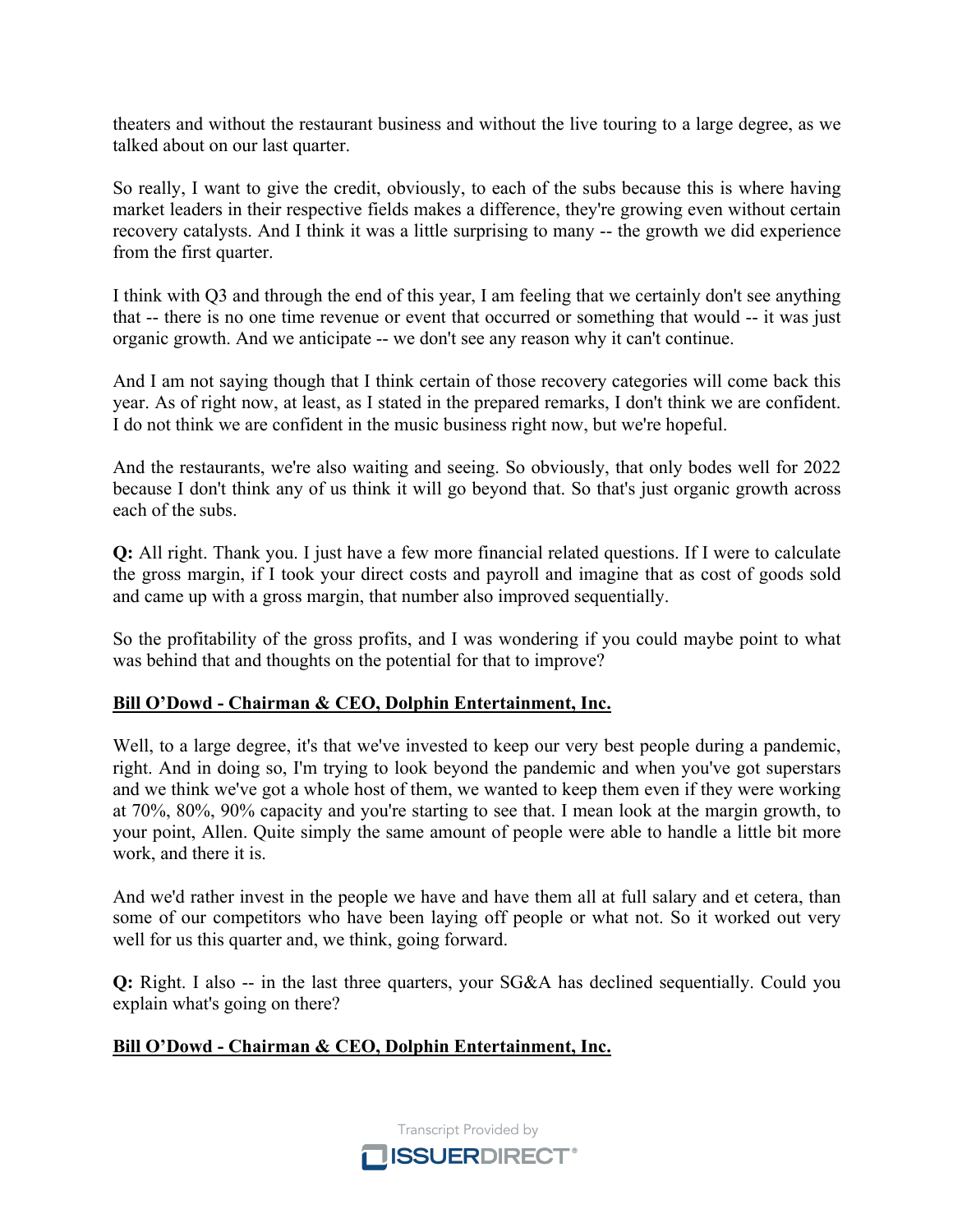We're pulling it up, Allen, to make sure we -- sure. And that one, I don't know off the top of my head, brother.

**Q:** That's all right. I can move on. So for Dolphin 2.0, where you're owning an asset. In -- big picture, not specific numbers, do you think that the margins of the businesses, in general, when you own it compared to where you're doing the PR marketing that -- how do you think the margins would be for the 2.0 businesses relative to your legacy other businesses?

#### **Bill O'Dowd - Chairman & CEO, Dolphin Entertainment, Inc.**

Yes. I mean in one sentence, the thought process is, of course, that when you can own the asset, you make a better margin and gross dollars, too, I might add, than servicing the asset. So I'm excited for the margins we're showing now. And thank you for pointing that out, Allen, that was a sophisticated question you asked previously.

But when we go into 2.0 with successful assets, there's just -- you could service all day long, you'll never get to the margin, ever, that you could do by servicing assets you own, obviously. So speaking as someone who's produced successful television series in the past and digital series and it just doesn't compare on a dollar-for-dollar investment basis.

So as we get -- as our company evolves and includes more and more and more 2.0 initiatives and where we'll be in a quarter, where we'll be three years from now, like we -- I took us on a trip down memory lane in my prepared remarks to thank those who were with us since three years ago, when we laid out the strategy of three years for the Super Group that we could get to this day. I think three years after starting 2.0, the margin profile will be vastly, hopefully, even stronger than it is today because we'll have a much bigger mix of 2.0 to go with our 1.0 revenue.

**Q:** That's great. And on...

# **Bill O'Dowd - Chairman & CEO, Dolphin Entertainment, Inc.**

And by the way, our -- if I could add, our CEOs not only know that. That's why they joined Dolphin, right. The whole point of doing Dolphin, the whole point from -- and it seems timely to reminisce back to the roadshow that, as I mentioned, at LD Micro as Josh Scheinfeld and Tim Bard were listen -- Tim Johnson, sorry, were listening into, then the whole vision was to get to this point so that we could own some of the assets we were marketing.

And that's why each of those private company owners joined the group because they know the margin is better. They know what can happen if you have a successful piece of content or live event or consumer product.

So I think I mentioned it on the 10-K call this year, what 2021 represented for all of us was and is the starting line, and that's why we're so excited. And it's great to be at the starting line with where we are financially, obviously. Sorry, Allen, I know you had another question.

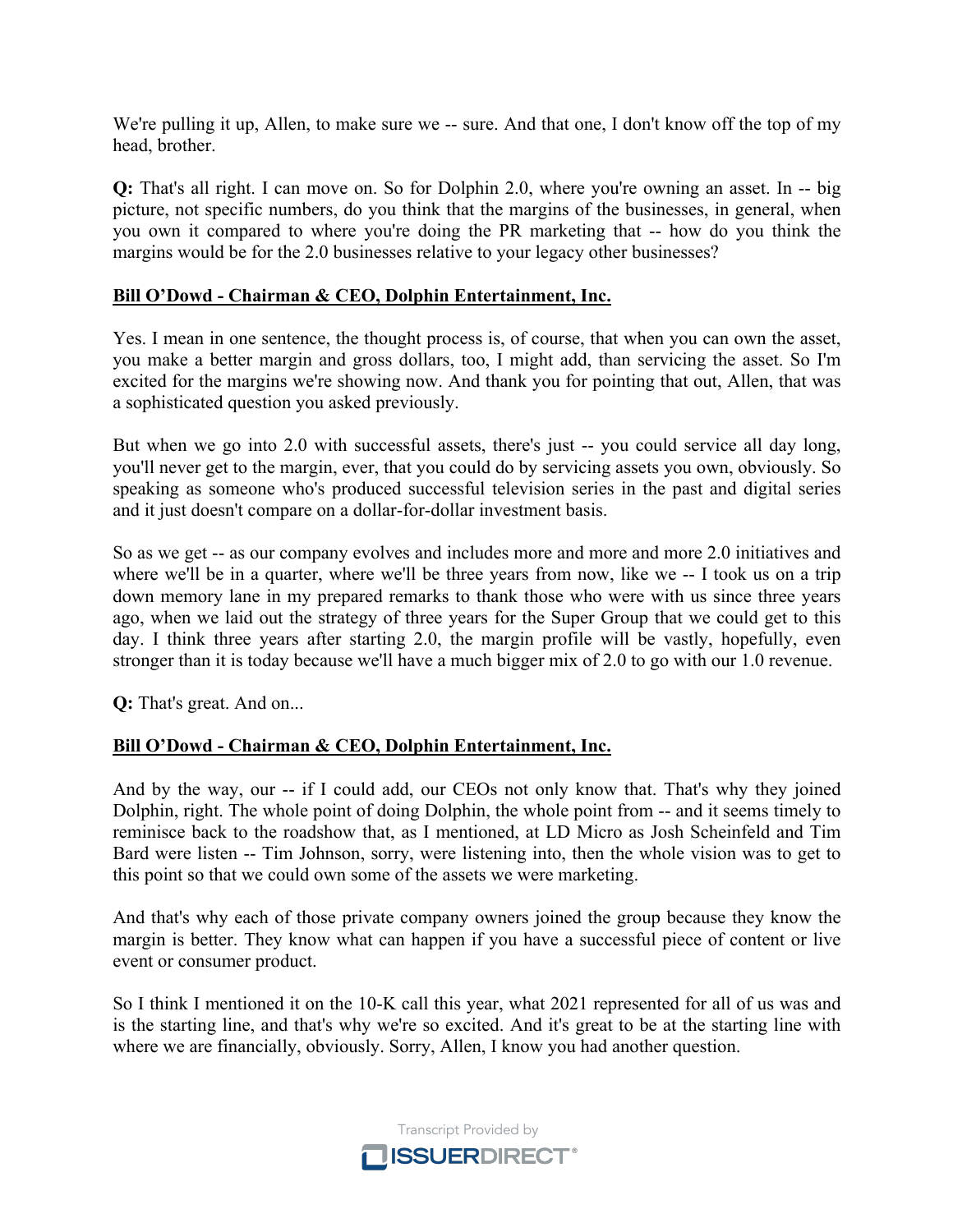**Q:** No, no, that's fine. Thank you. For NFTs, it seems like the FTX partnership is pretty meaningful and potentially game changing. Could you comment on where you think that can bring this business? And kind of what we can look forward to seeing in '21?

#### **Bill O'Dowd - Chairman & CEO, Dolphin Entertainment, Inc.**

Yes, sure. Our friends at FTX probably don't need us to share their selling points, if you will, for them. But obviously, they're a great, well recognized company and doing it very quickly with just a couple of years of existence.

But what they represent for us as we were out there looking at serving the landscape of NFTs, right, and where the business was going to go, right. I think, we, by that, I mean, people that have sold or marketed a collectibles business, not an art business, the collectibles business.

Previously, in the physical world, we needed to create price points that were under \$50 a product, and we needed to create price points in the \$10 to \$25 range, and it just wasn't possible until you could eliminate the gas fees. You needed a different blockchain then -- or a workaround to the current Ethereum blockchain, where NFTs are primarily sold. So that's point number one.

And secondly, to reach all consumers and not just 1% of consumers, you needed to -- you'd be able to have the consumer pay with something other than crypto. So when we were looking for those two things, FTX not only fit those two bills and allowed us to do both of those, but they're an exchange, and they're global -- both the U.S. component to FTX and the international one, too.

So as we have aspirations to do global NFT marketplaces, right, in those industries and music, I mean, there's nothing more global than music, right, film, television, other industries and verticals that are global by nature, right.

Then to be able to accept payment in not just credit card, obviously, it eliminates much of it, but -- and in crypto but in fiat currency too, and with an exchange that's licensed and available globally. And that is the technical partner and the blockchain partner we wanted for what our aspirations are in the collectibles business.

When you think about the promise of digital delivery, right? What's the biggest disruptor in that in our industry in our lifetime, Netflix, right? Well, what did Netflix have that traditional linear cable channels didn't? They weren't bound by national boundaries. They -- they're a global service. It's digital delivery on a global scale. Collectibles can be transformed that same way with digital delivery if you have a partner that can be global.

And a reason to highlight those two or three sponsorship deals FTX did -- and I'll state the obvious here, but I think it's implied. You can't just drop a check and name a major sports arena in this country, right. If you -- they named an NBA franchise's arena and they're the official partner of Major League Baseball.

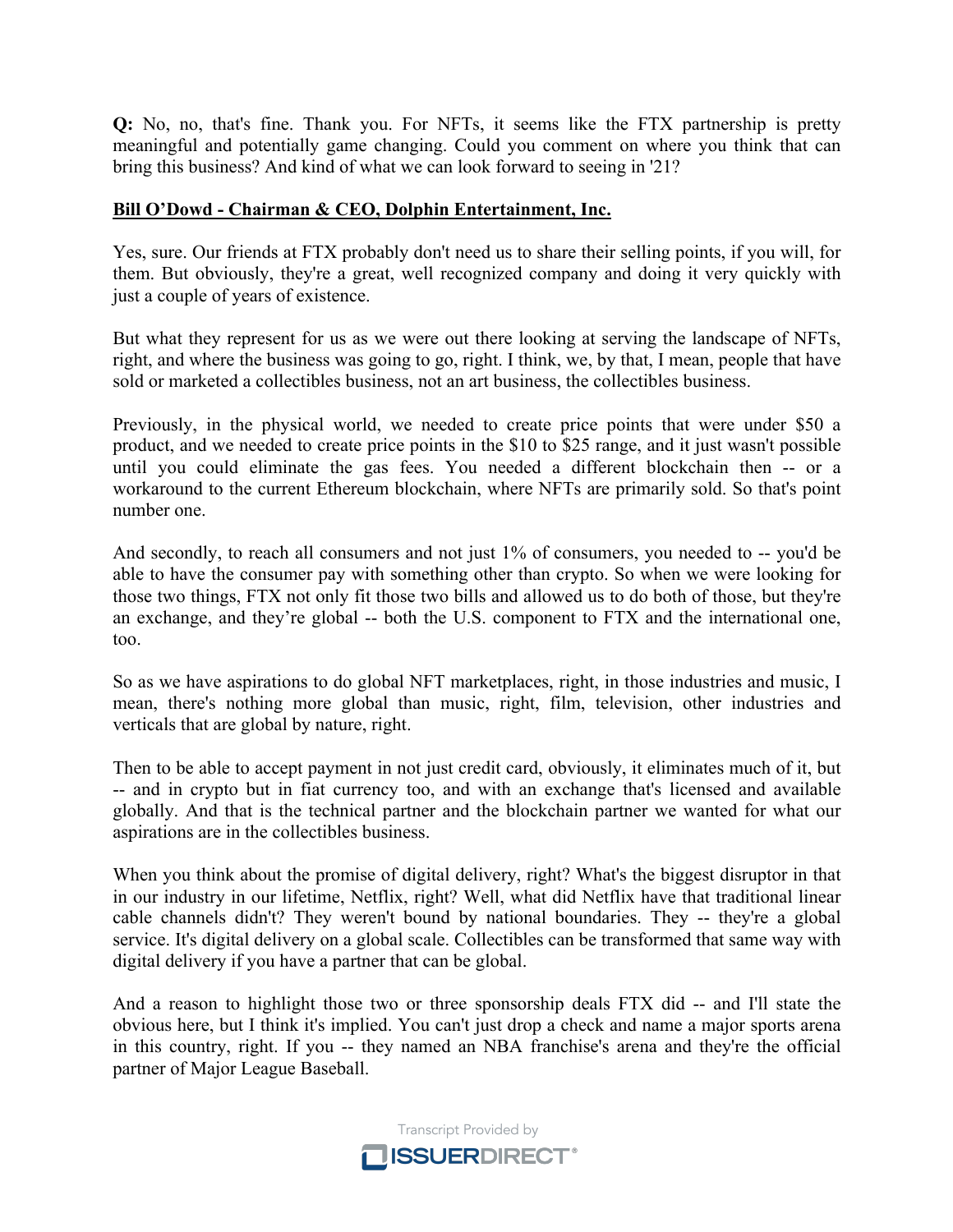Altogether, either one of those deals, you're vetted six ways to Sunday, right. This is an exchange that in the U.S. follows the KYC compliance, know your customer. They follow AML, antimoney laundering laws. They have to be, to be endorsed and accepted by two of the four major sports leagues and the only cryptocurrency exchange by any.

So we can't feel more comfortable with our choice of partner and their technological expertise is exactly what we want in the market to seek as we got closer to this fall as we have aspirations, again, for global collectibles marketplaces. And so we're excited about the partnership. We've enjoyed our time with them so far, and there's a lot more to come.

**Q:** It seems like what FTX -- and one of the other opportunities, and I think you might have - you did touch on this is -- but the NFT market could potentially be transforming from more of a high end art market to more collectibles lower end. And so we may not even know if we're looking at what's happened this year with high end, what the real opportunity is as this market is being created for a different type of product. What do you think about that?

# **Bill O'Dowd - Chairman & CEO, Dolphin Entertainment, Inc.**

Yes. I think -- I don't think we'll even need a three year horizon. I'd be surprised at 12 months from now. Whatever we're calling NFTs today, and maybe a branding or marketing campaign will change that, right. Whatever that is 12 months from now, will be a market that's bifurcated. There still will probably be an art or a speculative market aspect to trading on the blockchain. I don't think it will go away. It's not something we have any particular interest in or our expertise in.

But I imagine a world in which the major studios are launching their own collectibles, from Disney to Paramount to Universal to Warner Bros. to Sony, to the major record labels, Sony Music, Warner Music, Universal Music. That's a lot of marketing, that's a lot of firepower. That's a lot of pop culture recognition across the general consumer population. I mean, they'll be almost unavoidable that products are being offered.

And I think -- and if you have custom interfaces, which we're getting to, and if you have the ability to pay with a credit card, then purchasing and an NFT is going to be indistinguishable from purchasing a mug on eBay or a product from Amazon, right. You're going to go to a custom interface website and you're going to purchase something.

So I think if that is all grouped under the umbrella of what an NFT business is, great. If it's something -- if it's just seen as just more -- if it's just seen as what it will be, selling consumer products and tickets to experiences and unlocking value for collectors or value for people buying these digital products in real world benefits, too, then it's going to look vastly different. And it will be -- it will -- it has the potential to boom is why we're excited to be in it.

I mean, the dollar amounts in the NFT space have been reported widely up until now. But if someone really wants to think about it, how many people, gross number of people in the U.S. have bought an NFT today. I do not believe it would have been -- I don't think that number would reach 1 million people.

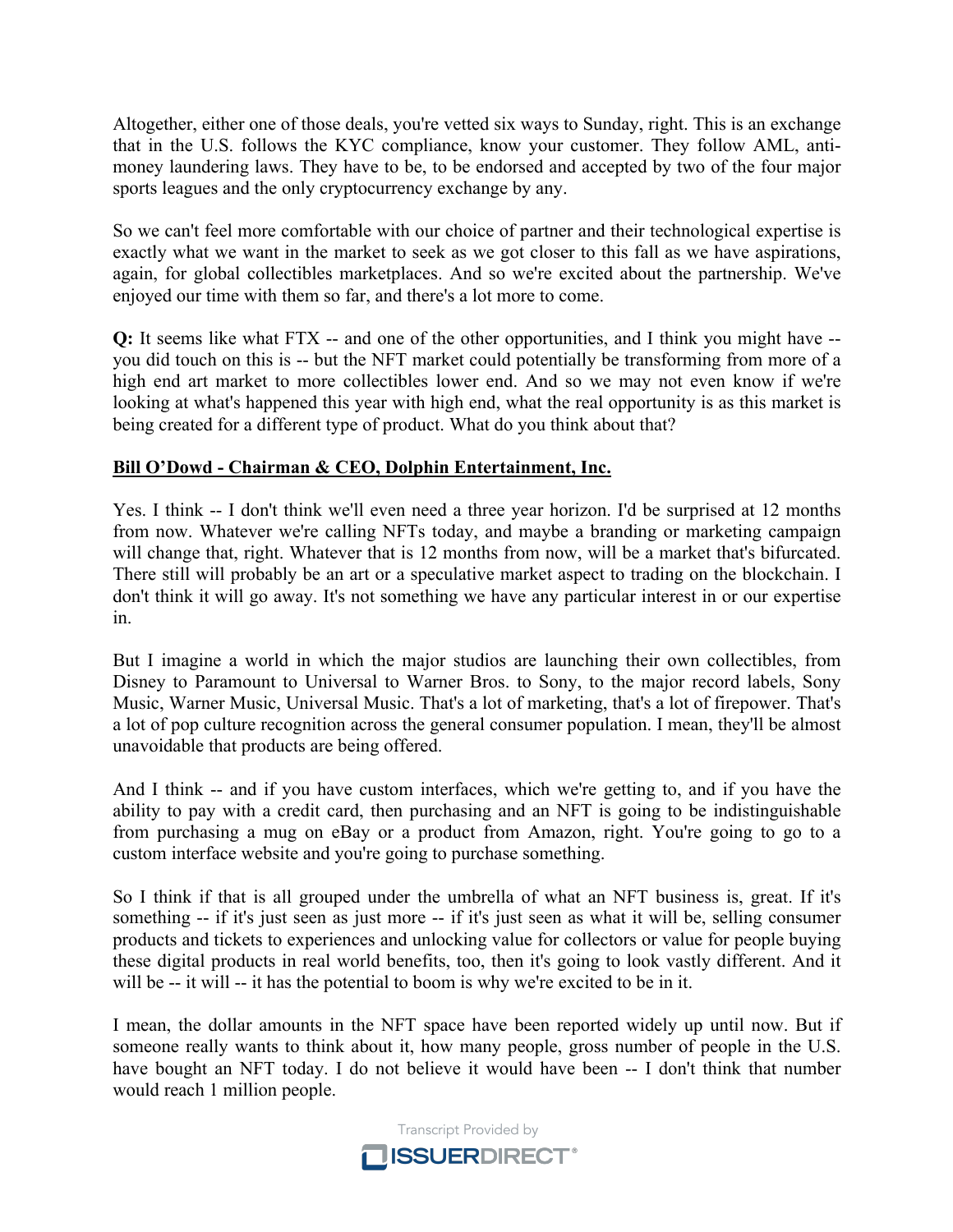12 months from now, we might have 10 million, 25 million, 50 million people who have bought what we call an NFT, which is a collectible that just happened to be delivered on the blockchain. So it's an exponential growth of the consumer base, and that's what we see coming and why we want to play in that space.

**Q:** Last question. How do you feel about the environment for producing an independent film?

# **Bill O'Dowd - Chairman & CEO, Dolphin Entertainment, Inc.**

Better. I do. I don't want to get ahead of my skis on what any of our content initiatives that we may know are coming, but I would say that I do feel better, Allen. The industry is coming back. Production insurance, while not solved completely, is getting into a place where I feel that there will be more independent production starting even as early as Q4 this year, certainly Q1 of next year.

And without having to take the very expensive burden of risking a COVID outbreak on set. So I do feel good about production, and I'd be surprised if we aren't able to take advantage of opportunities in the filmed entertainment space in the coming months.

**Q:** That's great. Congratulations. Thank you.

# **Bill O'Dowd - Chairman & CEO, Dolphin Entertainment, Inc.**

Thank you, Allen.

# **Operator**

And with no other questions holding, I'll turn the conference back to Mr. O'Dowd for any additional or closing comments.

# **Bill O'Dowd - Chairman & CEO, Dolphin Entertainment, Inc.**

Well, thank you. I was looking forward to a second questioner. But, Allen, as usual, he's very thorough. So he probably took a lot of people's questions. And thank you for those.

And I'm excited for what's to come. I think by the time we speak again in this format in 13 weeks in the middle of November, I imagine we'll have quite a few hopeful additional topics to talk about than what we are free to talk about today. And maybe that's just all part of the plan. It allows today to be a celebration of those three milestones we hit. It certainly feels great as I think you probably sensed from my prepared remarks.

Record revenue.

Congratulations to each of the companies within Dolphin, to report positive operating income even after the depreciation and amortization, which is higher for our company than others